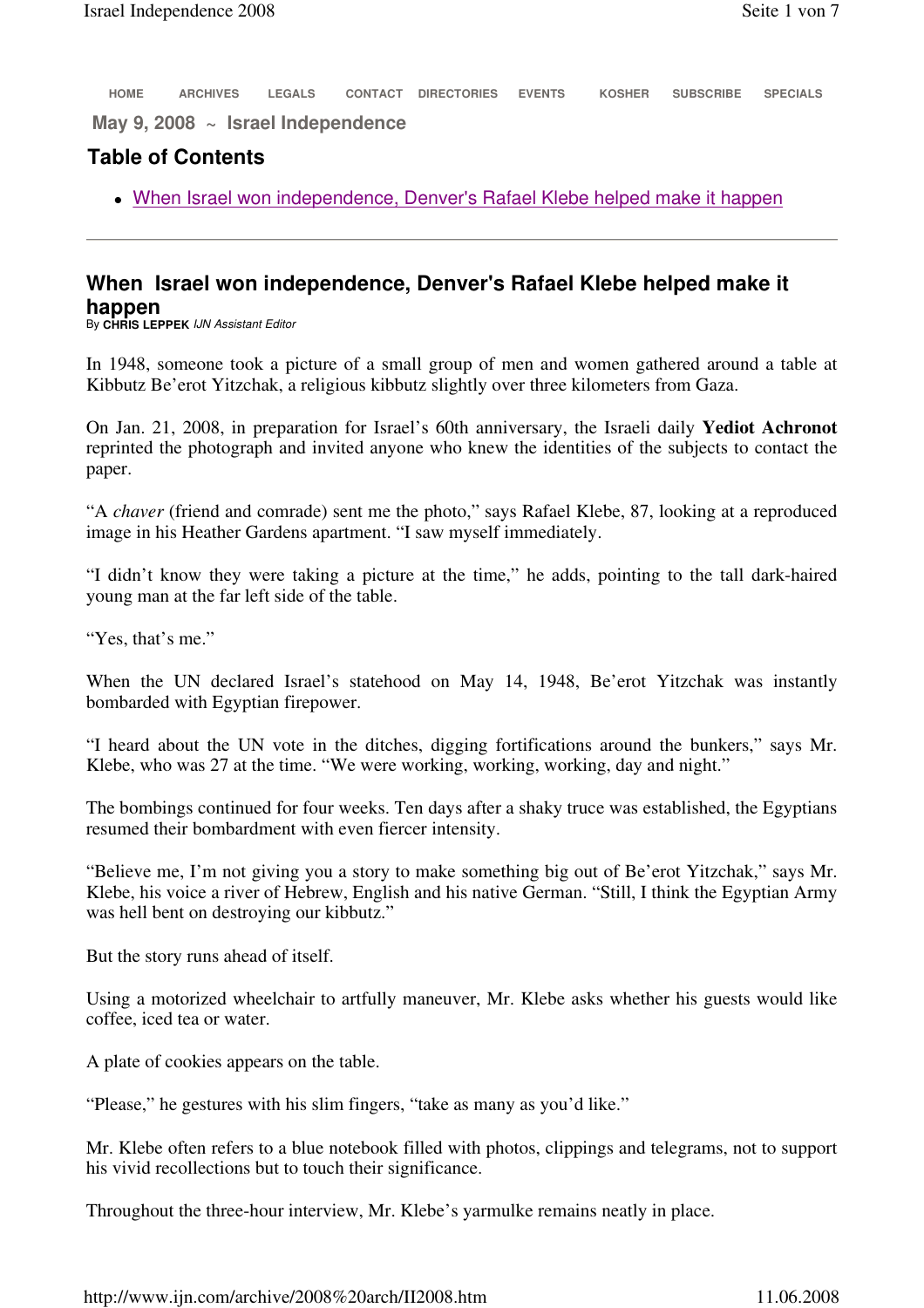Eyes that have witnessed great and agonizing moments in Jewish history never tire.

"I have so much to tell you," says Mr. Klebe, who has lived in Denver since 1954.

And there is much to learn.

Rafael Fritz Klebe was born in 1921 in Rhina, Germany. He and his seven siblings were raised in an observant household. Rhina, which he describes as "the most religious neighborhood in Germany," was half Jewish and half Gentile

Rhina had a synagogue, a cemetery that was at least 100 years old, and a large Jewish school.

During the 1920s the town's economy slowly declined. Jews who used horse carts to sell goods to Christians faced competition from cars, trains and motorcycles.

Rhina's Jewish population gradually moved away.

"Many Jews left," says Mr. Klebe, "but my family stayed. We had our house. We were eight children. To leave a place wasn't easy.

"But even if Hitler hadn't come to power in 1933, we would eventually have been forced to leave due to the economic situation."

Mr. Klebe's father developed heart disease and could no longer work. Some of his sisters were sent to live with relatives.

"Before Hitler, Jews got along with their Gentile neighbors in Rhina," he emphasizes. "Oh, there were always anti-Semites, but only a few."

In 1935, at age 14, Mr. Klebe's education abruptly ended because Nazi law did not permit Jews to attend high school.

"So I went to Frankfurt Am Main to learn a trade," he says, "but it was very hard to find a position."

He worked as a shoemaker's apprentice until a Christian man bought the firm and was forced to fire his Jewish employee. Then he found employment with a Jewish carpenter.

By 1938, the Gestapo routinely deported out-of-work Jews –– like Mr. Klebe's brother –– to Buchenwald.

"When he came out of the camp, my brother looked left and right," he says, imitating the strange motion, "but his eyes were abnormal. He was not the same person."

In November of 1938, Mr. Klebe lived in a home for boys because he too was jobless.

Early on November 10, he heard commotion as he was riding his bicycle past the Boerneplatz Synagogue in Frankfurt.

"The Nazis were trying to burn the stone walls of the synagogue," Mr. Klebe says with a suppressed sob of disbelief. "But you can't burn stone. So they piled the wooden benches together and set them on fire. And they burned that shul.

"The synagogue burned from 11 in the morning until sundown. I watched for hours. Gentiles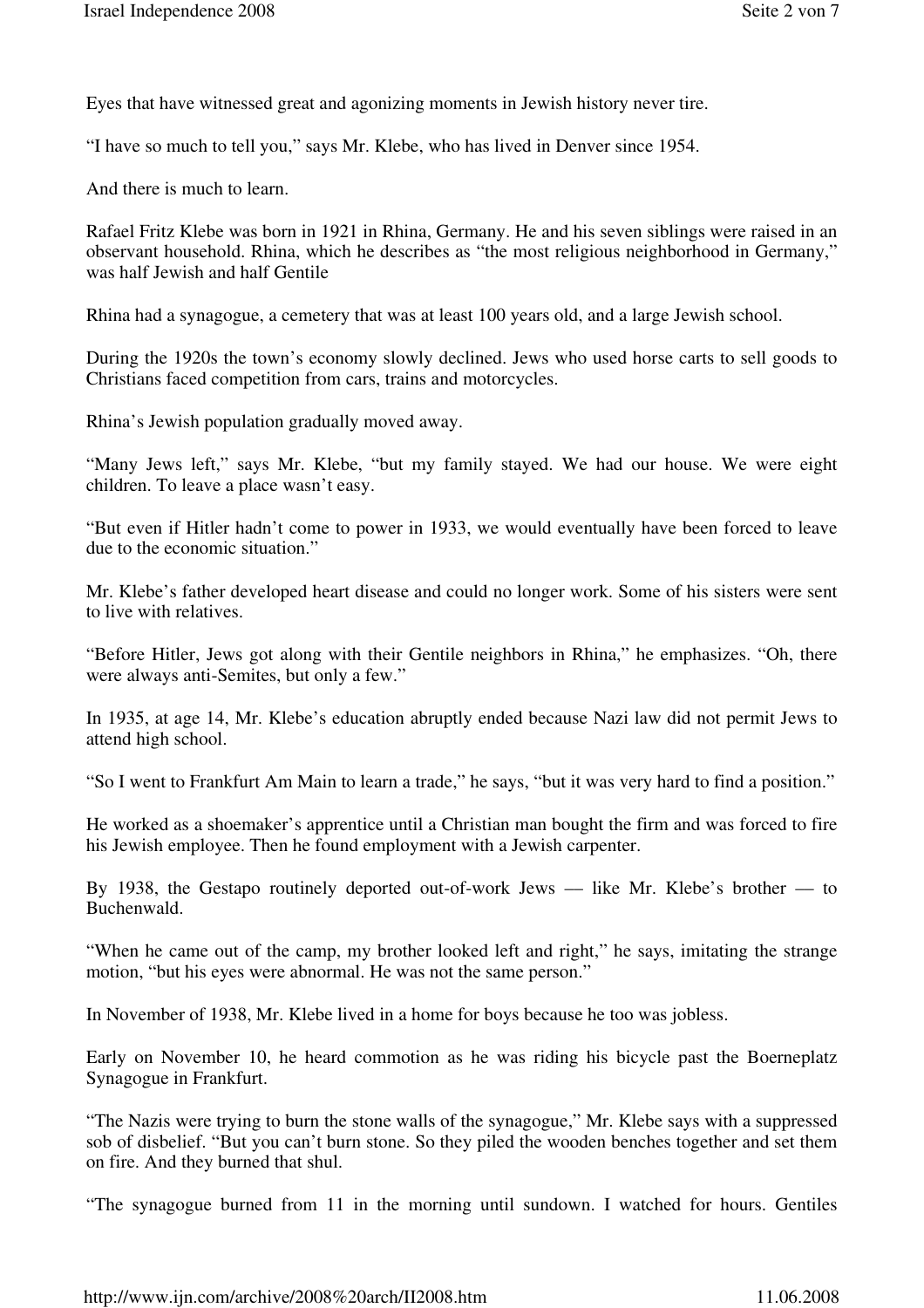watched. The firemen watched.

"This shul had a very beautiful dome," Mr. Klebe describes with his fingers. "It burned and burned but did not come down. Then at 6 p.m., it just collapsed.

"When that dome fell, it was like" — his hands grab at the air — "it took something out of me. It was the loss of hope."

It was Kristallnacht.

When Mr. Klebe rode his bicycle back to the boys home, the concierge accosted him. "She yelled at me: 'Where were you? The SS was here looking for you!'" he says. "She was so angry at me, and I don't know why.

"So I took my suitcase –– I was very poor, I didn't have much –– and left." He soon found a job at a nursing home.

After Kristallnacht, Jews began lining the streets of Frankfurt desperately trying to obtain visas from the various consulates.

"People were trapped," Mr. Klebe says. "I knew how bad it was. But I also felt I couldn't do anything about it."

Almost as an aside, he mentions that he possessed a US visa because one of his sisters offered to sponsor him in America.

"I didn't use it," he says simply.

He explains that by 1939, he had joined a religiously aligned youth organization connecting Jewish kids throughout Europe to Zionism and the dream of Palestine.

In 1938, the SS put Adolf Eichmann in charge of the Office for Jewish Emigration, the sole Nazi agency authorized to issue travel permits to Jews from Austria, Czechoslovakia and, finally, Germany.

For Eichmann, Palestine seemed like an ideal destination for the Jews of Europe. The Jews would pay the Nazis enormous sums of money to reach their promised land, and the British who controlled Palestine would turn them away in droves.

Despite the odds, young Jewish men and women were willing take their chances.

Zionist training homes and farms called Hachshara (Hebrew for preparation) existed from Germany to Italy.

Mr. Klebe was assigned to a Hachshara for German religious Zionists located in Hessen, not far from his birthplace.

"Jews were organizing throughout Germany," he says. "We were going to enter Palestine illegally."

He takes a sip of iced tea.

"Some of the groups made it. Some didn't."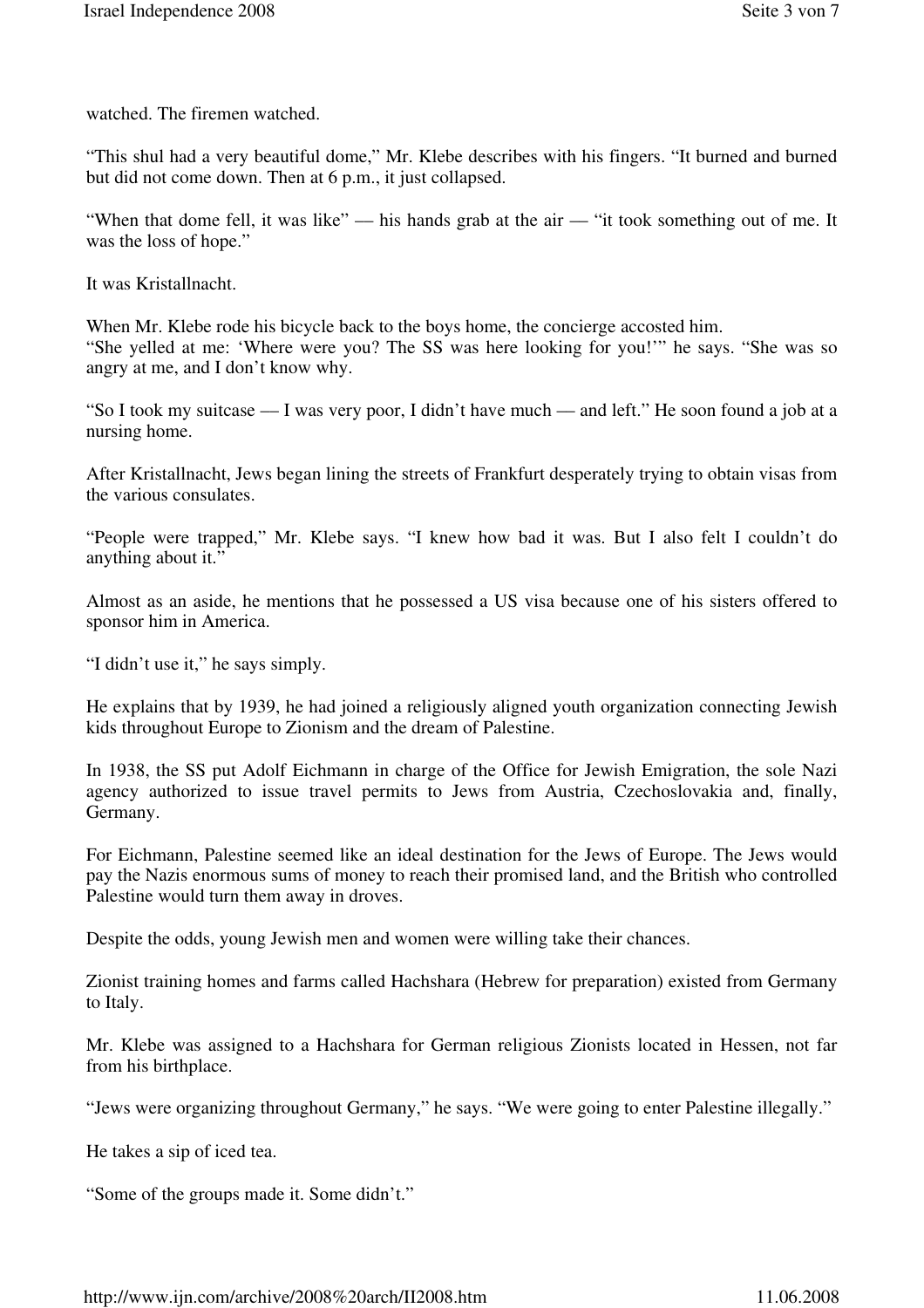At his Hachshara, Mr. Klebe and his fellow Zionists subsisted on special "Jewish rations" that allotted one-fourth loaf of bread and a handful of marmalade per week to each member. The group basically subsisted on their farm-produced eggs and milk and homegrown potatoes.

Mr. Klebe was put in charge of 90 *halutzim*, or pioneers. Eventually, the Nazis allowed 4,000 German Jews to leave for Palestine.

In 1940, Mr. Klebe's group received permission to travel to Vienna, the first leg on what would be an arduous four-month journey to Palestine.

Although they initially stayed in fine Austrian hotels, the SS ordered them to find other accommodations.

"We lived at a kind of Jewish community center," he says. "We slept on the floor in sleeping bags, crammed like sardines. We went to the mikveh every Friday. And we waited to get the go ahead from Berlin so we could go to Palestine."

Finally, the permission they longed for arrived.

Four thousand Jewish young men and women were assigned to four riverboats that floated down the Danube toward the Black Sea. Despite the crowded conditions, Mr. Klebe says the two-week trek down the Danube "was the most beautiful trip of my life.

"I was out of Germany!" he says with an awed and amazed smile.

The riverboats arrived in the Romanian city of Tulcia, a port city on the Danube.

"Again, we waited. It was war, and we couldn't get a ship that could handle the Black Sea, which was a very stormy sea."

Mr. Klebe celebrated Rosh Hashanah in Tulcia and Yom Kippur in Warna, Bulgaria.

"Then they finally found us a small boat, a really dilapidated freighter that was not meant for people. It had no ballast, no balance."

In September of 1940, the four dismal conveyances set forth for Haifa.

"We went to Greece, and then Crete," Mr. Klebe says. "We celebrated Sukkot in Crete, which was the only place where we were really welcomed. We stayed for a week, and the people were really friendly."

A Greek captain assumed command of Mr. Klebe's freighter.

"We didn't think he could get us to Haifa," he says. "We just didn't believe he could do it, or really wanted to."

The Palestine-bound entourage celebrated Simchat Torah at sea, on the deck of the ship

"All of us were dancing and singing," Mr. Klebe says. "But because we had no ballast, we kept slipping from side to side. I saw the waters coming up to me; I kept going back and forth.

"That Greek captain screamed, 'Sit down!' But he said it in Greek, which we didn't understand. So he made a motion for people to sit down — and the ship stopped floundering.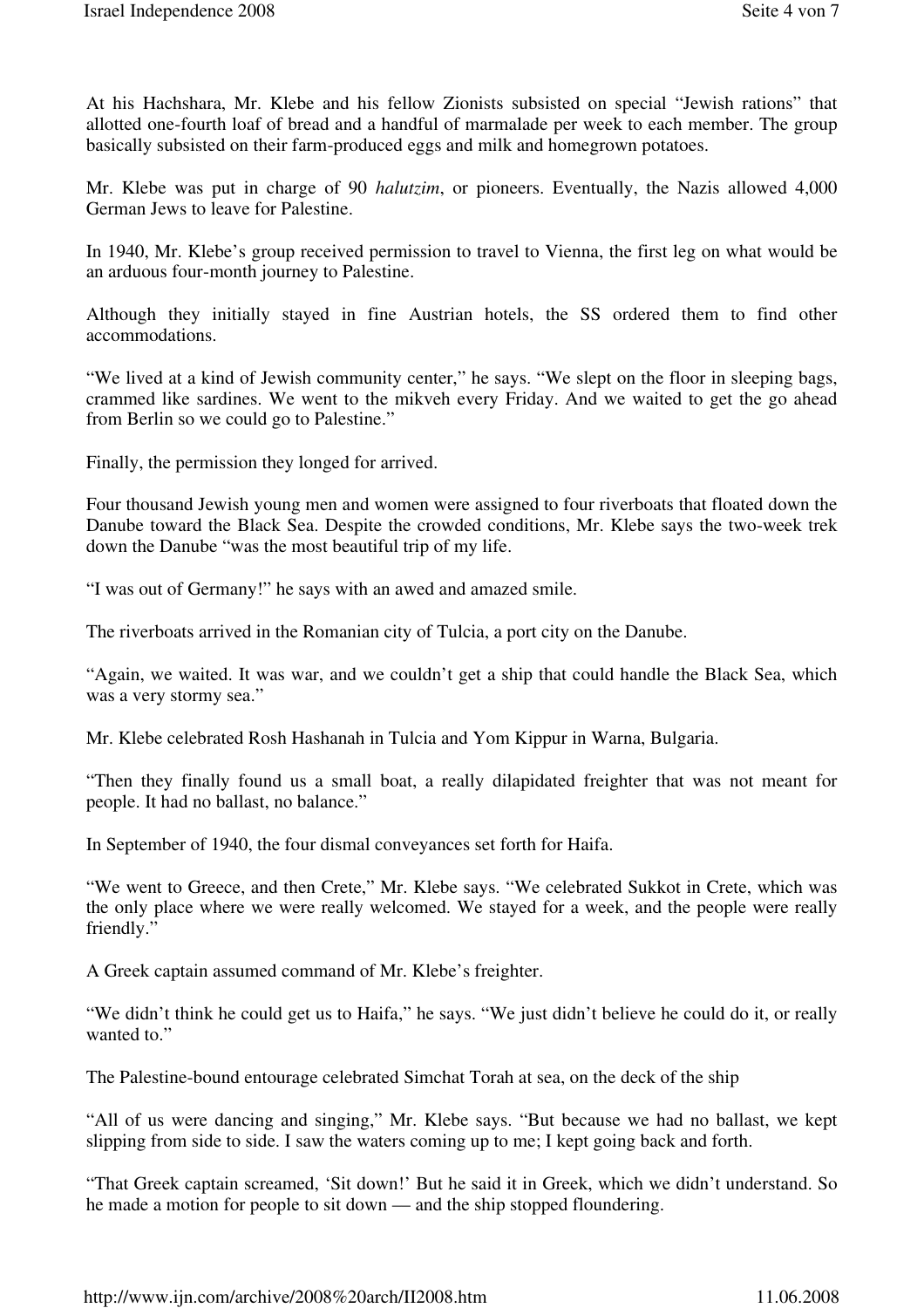"We cried, we laughed. And we knew our captain was the right man to get us to Palestine."

Mr. Klebe abruptly stops talking.

"Come early Friday morning," he resumes quietly, "at 9 a.m., I heard a shout."

He stretches his hand toward a horizon visible only to him.

"Haifa!" he whispers. "After months on the road, here is Haifa!"

Overcome with emotion, he bows his head and cries.

It's as if the memory of the synagogue dome that collapsed on that November day in 1938 rises untouched from the flames.

When Mr. Klebe lifts his face, he is overjoyed.

For him, Haifa is far more than a moving memory.

It is the very moment his hope returned.

As soon as the German Zionists entered the port of Haifa, the British intercepted their boats, ordered all of them to disembark and quickly board the Patria, a French ship in British control.

The British planned to transport the passengers to Mauritus, where they would be interned.

Haganah activists decided to place a small charge on the Patria that would wreck its motors and detain the ship in Haifa Bay.

"Yes, I was on the Patria," Mr. Klebe says quietly. "I was one of the 4,000. One day we were told to go to the top of the ship the next morning. I knew something was going to happen."

Mr. Klebe was afraid.

"I couldn't swim," he says. "I couldn't swim then and I can't swim now."

On the morning of November 25, a huge explosion ripped through the Patria.

Mr. Klebe was thrown into the water.

"I said to myself, 'I cannot die in the water after all the trouble it took to get here!'"

When he was a boy, he read a book about maritime disasters in WW I and how people died because they stayed too close to the sinking vessel.

"That book was on my mind. So I yelled at everyone to get as far from the ship as possible."

Mr. Klebe thrashed about in the water until "from somewhere came this big plank about two inches thick and 12 feet long. I reached out and held on to it until I was finally rescued."

Over 250 Jewish passengers were killed in the explosion.

Having survived Nazi Germany, the dangerous journey to Palestine and the Patria tragedy, Mr.

http://www.ijn.com/archive/2008%20arch/II2008.htm 11.06.2008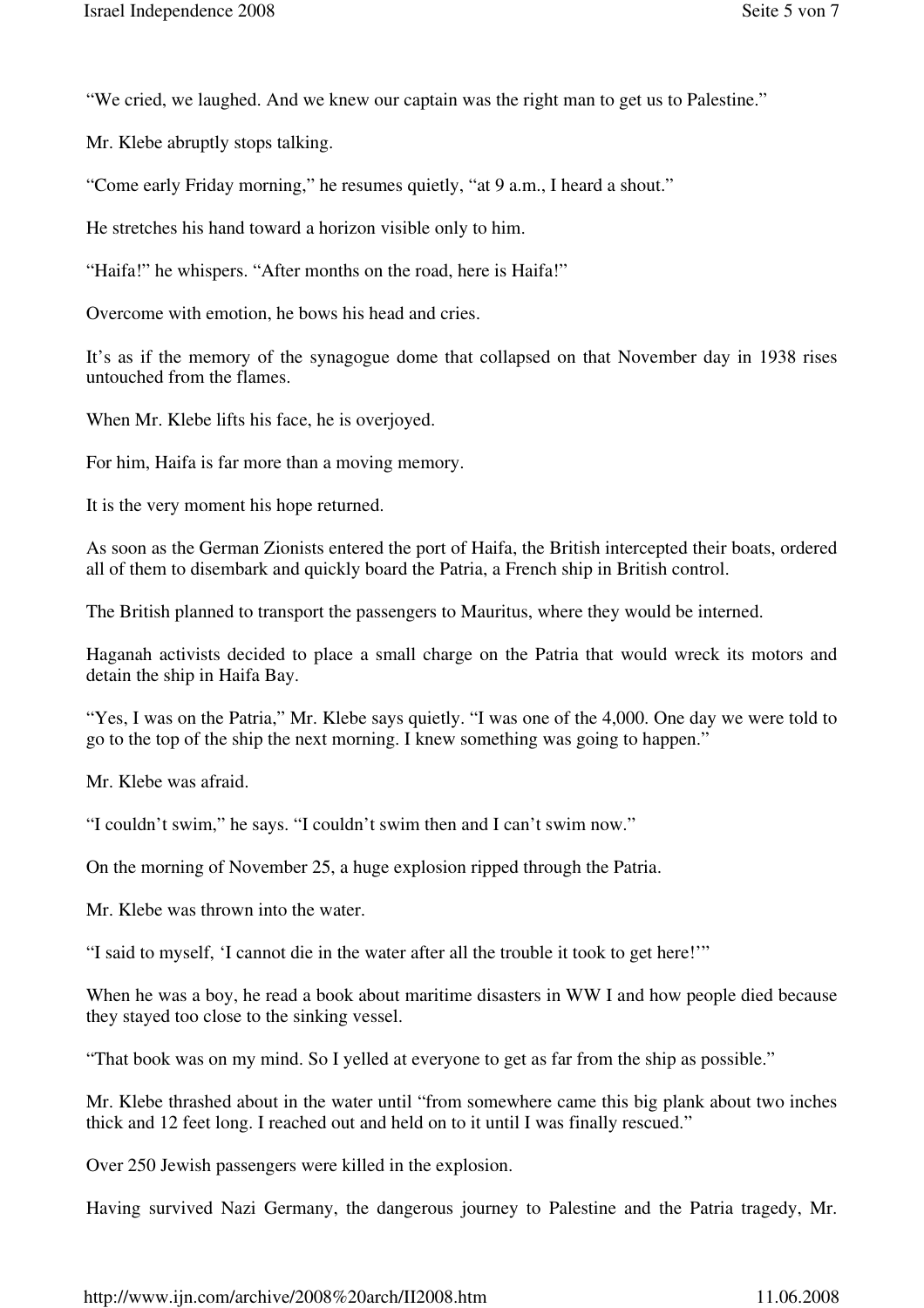Klebe was interned with his fellow illegal immigrants at the Atlit detainee camp near Haifa.

Released in 1941, he joined Kibbutz Ramat Shomron.

Mr. Klebe pulls out a piece of paper from his blue notebook. "This is very important," he says, smoothing out the wrinkles.

Dated 1940 and delivered via the Red Cross to Shomron, the telegram contains a brief message from Mr. Klebe's mother, Lena, in faded German.

She wishes her son well, and hopes that they will soon meet again.

"I never heard from my mother after this," he says.

In 1941, Mr. Klebe's mother and four of his siblings — Freida, Mirjam, Senta and Herbert — were deported from Germany to Minsk by the Nazis, and executed.

In March of 1943, Mr. Klebe and *chaverim* "arrived on empty land" that would become Kibbutz Be'erot Yitzchak.

The kibbutz was named after Rabbi Isaac Nissenbaum, an ardent Zionist who led the Mizrachi movement. Rabbi Nissenbaum was murdered in 1942 in the Warsaw Ghetto.

Be'erot Yitzchak gradually evolved into a tight community furnished by bare physical necessities and abundant courage.

"At first there was nothing there," Mr. Klebe describes its evolution. "We put up tents. Furniture came in large crates that we assembled into a room. We ate in there, *davened* in there, and slept in our tents."

In the spring of 1948, as Israeli statehood inched closer to reality, the surrounding Arab nations planned their attack.

On May 14, Ben Gurion's declaration of Israel's independence filtered over the wireless at Be'erot Yitzchak — but no one had time to listen.

"We did not go out to fight the Egyptians," Mr. Klebe says. "They came to us.

"It was *erev* Shabbos, the biggest day in kibbutz life. Women were looking for their children to help with the Shabbos meal. It was an anthill of activity.

"At 4 p.m., the first shells exploded. When they fell, everyone fled. The place was suddenly empty."

The shelling continued into the night and following day.

"We were in contact with the Haganah. It was decided that the women and children would be taken to Tel Aviv. They left after Shabbos."

Mr. Klebe and his fellow *chaverim* stayed on the kibbutz fortifying bunkers and digging ditches.

The Egyptian firepower that ceaselessly pounded Kibbutz Be'erot Yitzchak echoes in Mr. Klebe's ears.

"The shelling increased every day and every night," he says, his expression flinching. "We were out